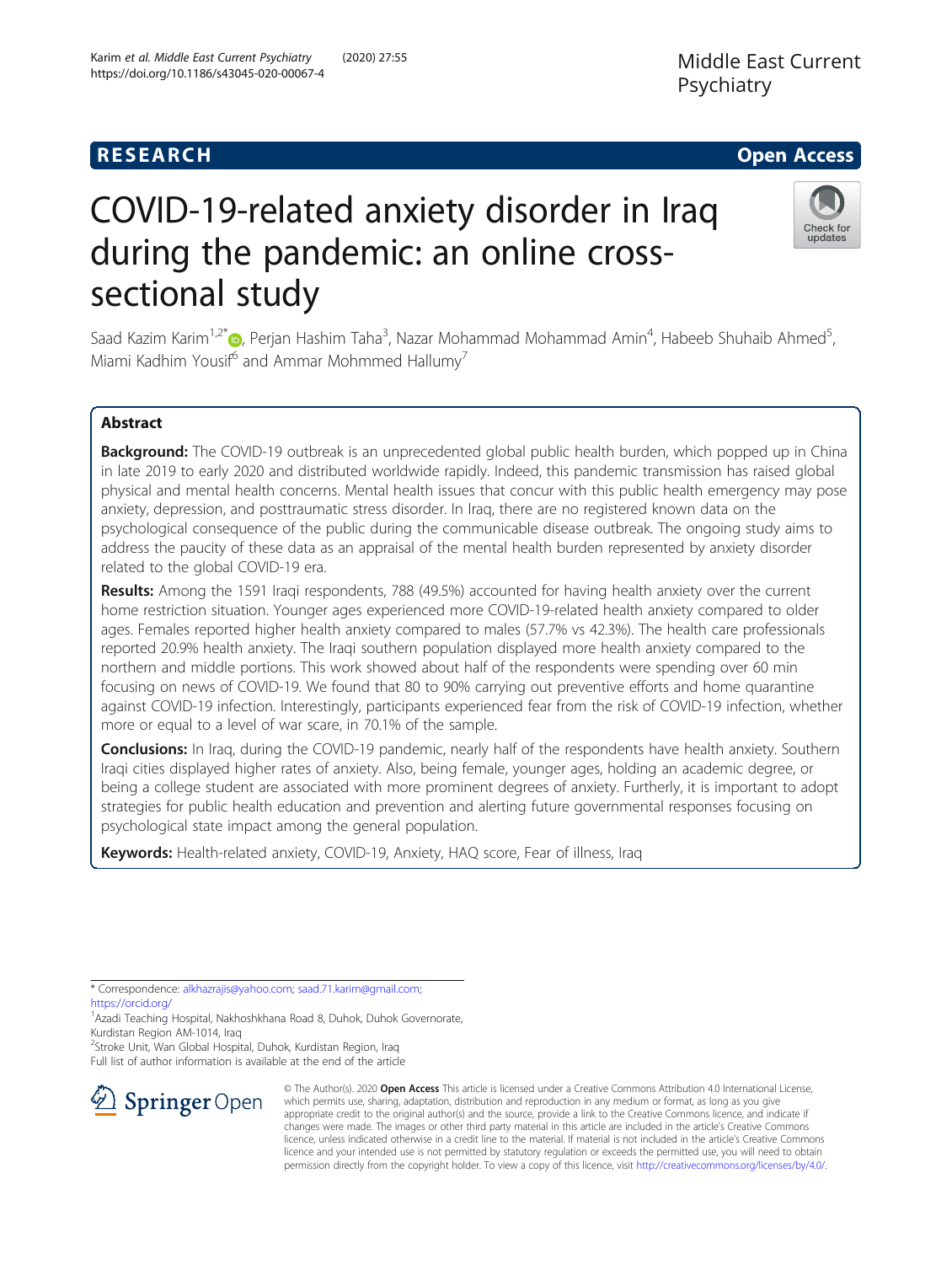# Background

The COVID-19 outbreak is an unprecedented global public health burden, which appeared in Mainland China in late 2019 to early 2020 and spread worldwide rapidly. The World Health Organization (WHO) recognized this outbreak as a Public Health Emergency of International Concern (PHEIC) that endangers international public health [\[1\]](#page-7-0).

The unique property of the novel coronavirus, SARS-CoV-2, in its rapidity pandemic transmission has raised global physical and mental health concerns [\[2](#page-7-0)]. Moreover, mental health issues that coincide with this public health emergency triggered a wide variety of psychological problems, such as panic disorder, anxiety, depression, posttraumatic stress disorder, and an increased self-blame [\[3](#page-7-0)]. In comparison, COVID-19 imposes more asymptomatic transmissible contagious disease than SARS which may lead to diminished mental well-being and exacerbates the increased risk of negative feelings [[4](#page-7-0)].

It is noteworthy that rapid overpowering news, followed by great psychological pressure not only in COVID-19 confirmed cases but extended to suspected individuals [[5](#page-7-0)]. Moreover, worry toward health is one of the challenges among general health workers and frontline health professionals. Health care workers are not only afraid of getting infected but also worried about contaminating their families, friends, and colleagues with the virus [\[6](#page-7-0)]. Further, the collapse of industries, financial losses, and unemployment risk are other provocations that could enhance the negative emotion of the affected individuals [[7\]](#page-7-0).

Health anxiety denotes to a continuum of behaviors and cognitions of an individual's response that encompasses persistent worries about an illness that extend from mild to severe forms and can belong to the hypochondriasis, based on DSM-IV [[8\]](#page-7-0). Multiple risk factors reported being of considerable influence on health anxiety evolution include personality and mood characteristics [\[9\]](#page-7-0). Similarly, the potential for adaptation is through the ability to withstand emotional and physical distress.

In Iraq, there was little or no extant registered data on the psychological consequence and health anxiety per se in the public during the peak of communicable disease outbreak such as H1N1 in 2009. Thus, the current study aims to address the paucity of these data as an estimation of the mental health burden during this universal outbreak of COVID-19.

Since the government took rigorous lockdown measures to contain the epidemic, positive trends have been seen. Total curfew started from March 17, 2020, to the partial lifting on April 26 with keeping airport closures extended. On February 24, the first coronavirus case was reported, and the first death was on March 4, 2020. However, the total was 1761 confirmed cases and 1224 recovered by April 26, 2020, extended [[10\]](#page-7-0). Therefore, in this exceptional circumstance, the researchers adopted the aim of recognition of health anxiety among a sample of the Iraqi population during the COVID-19 pandemic.

The goal of this study is to survey the general community in Iraq to identify the prevalence rate of possible health anxiety among the gathered sample during the COVID-19 pandemic, measure the differences of health anxiety rates and its factors among the people of different parts of Iraq, evaluate the responses to specific items on fear of COVID-19 virus infection, and estimate the correlation between COVID-19-specific anxiety and Health Anxiety Questionnaire (HAQ) scale and its subscales.

# Method

## Study design and participants

We emphasized a cross-sectional online survey via English-Arabic combined type of questionnaire formulated by the researchers and uploaded via the web-based Survey Monkey<sup>®</sup> platform  $[11]$  $[11]$ . The inquiries were released randomly through announcement links on social media platforms to reach participants distributed all over the19 Iraqi provinces. The self-reported structured questionnaire consisted of questions that covered three groups of inquiries: (1) health anxiety assessment, (2) knowledge and concerns about COVID-19, and (3) sociodemographic data. It was composed of 42 multiple choice and short answer questions. Data collection took place over 23 days (March 21 to April 12, 2020) from our convenient sample which constituted 1591 engaged respondents, and it took on average 8 min to reply to all questions. Ethical approval was obtained from the Scientific Committee at the College of Medicine, University of Duhok.

# Scales and assessment

For the identification of worry and fear toward the individual's health, we used the HAQ. It is quick, reliable, self-administered, sensitive to nonoccurrence of events, and validated in community samples, with a simple modification to fulfill the COVID-19 situation [[12](#page-7-0)]. The questionnaire consists of 21 questions with 4-point rated scales [[13\]](#page-7-0). The scale is composed of 4 factor subscales: health worry and preoccupation, fear of illness and death, reassurance-seeking behavior, and interference with life  $[14]$  $[14]$ . The cutoff score of 20 was used to determine possible health anxiety. Additionally, we adopted COVID-19 anxiety-specific responses by three questions concerned with (1) the time spent focusing on COVID-19 in a day, (2) how much COVID-19 scares compared to fear from war, and (3) agreeing on the treatment of COVID-19 anxiety.

# Statistical analysis

Descriptive statistics were used to depict the sample's sociodemographic characteristics. Frequencies and percentages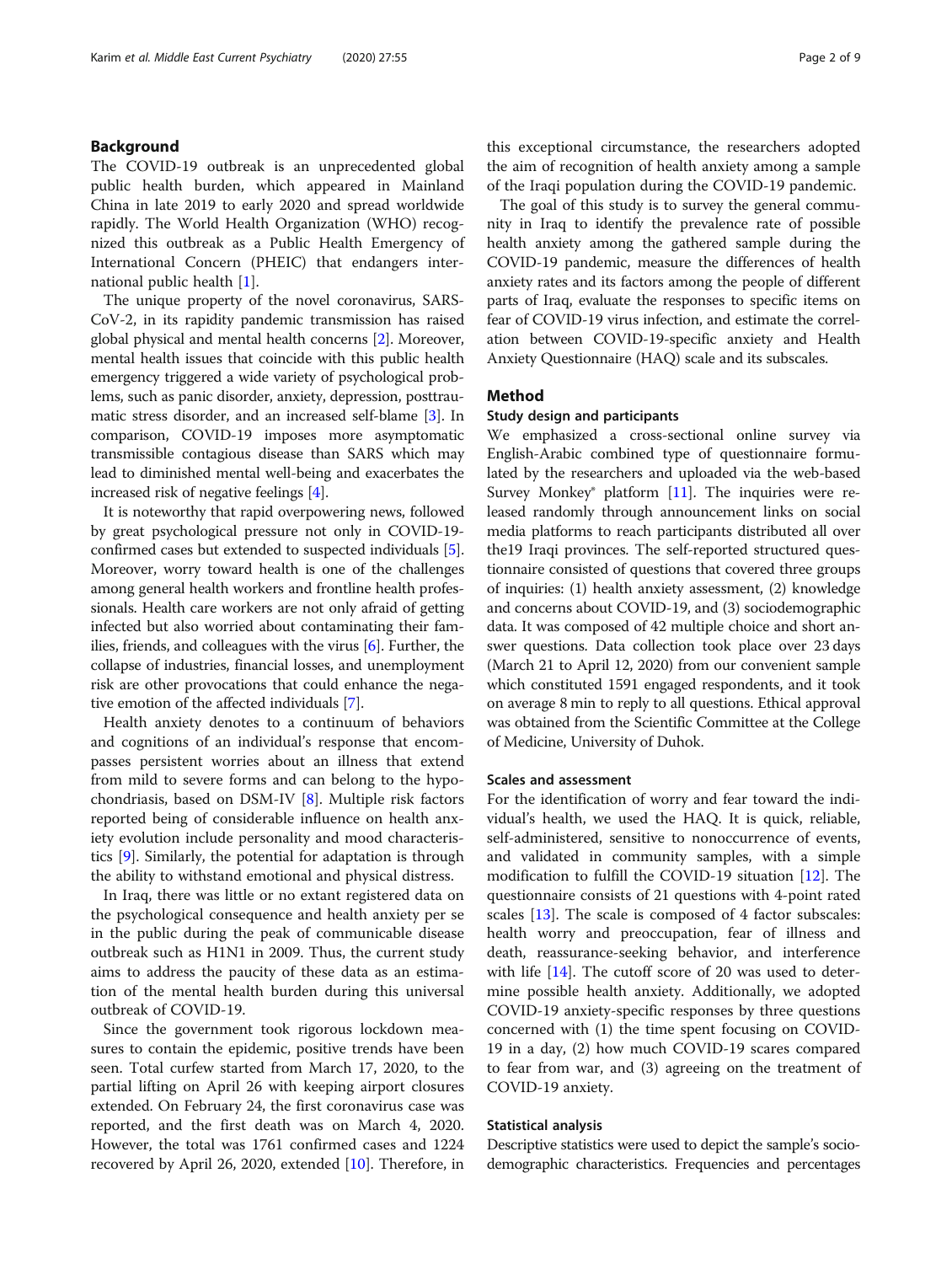of responses were displaced for each variable for 1591 responses. Iraq governorates were divided geographically into 3 groups: (a) the northern governorates, (b) the middle governorates, and (c) the southern governorates. The one-way ANOVA test was employed to compare the means and the bivariate correlations to measure the correlations between different scales and subscales of the instrument used. The internal consistency for testing reliability of HAQ by Cronbach's alpha coefficient was checked ( $\alpha$  = 0.876) which is high. The significance level of  $P$  value  $< 0.05$  is significant;  $P$  value  $< 0.001$  is highly significant. The analysis of data was performed using SPSS Statistic 22.0 [\[15\]](#page-7-0). Besides, this study complies with the ethical rules of the 64th World Medical Association Declaration, General Assembly, Helsinki (2013) [\[16](#page-7-0)].

# Results

Table 1 shows the descriptive statistics of the sample. Younger ages and singles were more prevalent in our sample. Genders were approximately equally distributed. About half of the participants had some or completed academic degrees. The unemployed participants constituted 4.6% of the whole group. Regarding residence, the urban inhabitants were the most common constituting 87.2% of the total. About half of the sample were living in households comprising 3–5 persons. Further, we noticed that 7.8% of the respondents displayed a history of chronic respiratory diseases.

The frequencies and percentages of possible health anxiety are presented in Table [2](#page-3-0). Among the 1591 respondents to the online survey, 788 (49.5%) expressed health anxiety. Health anxiety is more common in younger ages comparing to old ages (43.7% vs 1.5%). Females reported more health anxiety (57.7%) in contrast to males (42.3%), and the findings are significant ( $\chi^2$  = 22.375, df = 1,  $P < 0.001$ ). University students or graduates showed a higher percentage of health anxiety (56.5%) comparing to other educational attainment groups ( $P < 0.001$ ). Those holding university degrees or are university students recorded higher percentages of health anxiety. Health anxiety rates were more prevalent in health care professionals with a  $P < 0.001$  and low in patients having chronic respiratory illnesses ( $P < 0.001$ ). Marital status, residence, and household size do not show any significant differences regarding rates of health anxiety between their categories.

Figure [1](#page-4-0) displays the percentages of possible anxiety measured by HAQ concerning COVID-19 among the samples of three geographical parts of Iraq: northern, middle, and southern. The possible health anxiety diagnosis was more prevalent in the southern governorates (59.1%) compared to the northern and middle parts of Iraq (45.1% and 43.8%, respectively).

|  |  | <b>Table 1</b> Sociodemographic data of respondents ( $N = 1591$ ) |  |  |  |  |  |
|--|--|--------------------------------------------------------------------|--|--|--|--|--|
|--|--|--------------------------------------------------------------------|--|--|--|--|--|

| Item                                   | <b>Number</b> | Percent |
|----------------------------------------|---------------|---------|
| Age                                    |               |         |
| 18-24 years                            | 613           | 38.5    |
| $25 - 34$ years                        | 376           | 23.6    |
| 35-44 years                            | 331           | 20.8    |
| 45-54 years                            | 166           | 10.4    |
| 55-64 years                            | 76            | 4.8     |
| 65+ years                              | 29            | 1.8     |
| Gender                                 |               |         |
| Male                                   | 767           | 48.2    |
| Female                                 | 823           | 51.7    |
| <b>Marital status</b>                  |               |         |
| Single                                 | 644           | 40.5    |
| Married                                | 281           | 17.7    |
| Divorced or separated                  | 15            | 0.9     |
| Widowed                                | 12            | 0.8     |
| <b>Educational attainment</b>          |               |         |
| None                                   | 16            | 1       |
| Primary school                         | 16            | 1       |
| Lower secondary school                 | 26            | 1.6     |
| Higher secondary school                | 207           | 13      |
| University degree or some              | 833           | 52.4    |
| Master's degree                        | 171           | 10.7    |
| Doctorate or equivalent                | 312           | 19.6    |
| Occupation                             |               |         |
| Employed                               | 190           | 11.9    |
| Unemployed                             | 73            | 4.6     |
| Health care professional               | 402           | 25.3    |
| Student                                | 599           | 37.6    |
| Teacher                                | 218           | 13.7    |
| Others                                 | 99            | 6.2     |
| Residence                              |               |         |
| Urban                                  | 1387          | 87.2    |
| Suburban                               | 158           | 9.9     |
| Rural                                  | 46            | 2.9     |
| Household size                         |               |         |
| 1 person                               | 21            | 1.3     |
| 2 persons                              | 85            | 5.3     |
| 3-5 persons                            | 789           | 49.6    |
| 6+ persons                             | 695           | 43.7    |
| History of chronic respiratory disease |               |         |
| No                                     | 1467          | 92.2    |
| Yes                                    | 124           | 7.8     |
| <b>Total</b>                           | 1591          | 100     |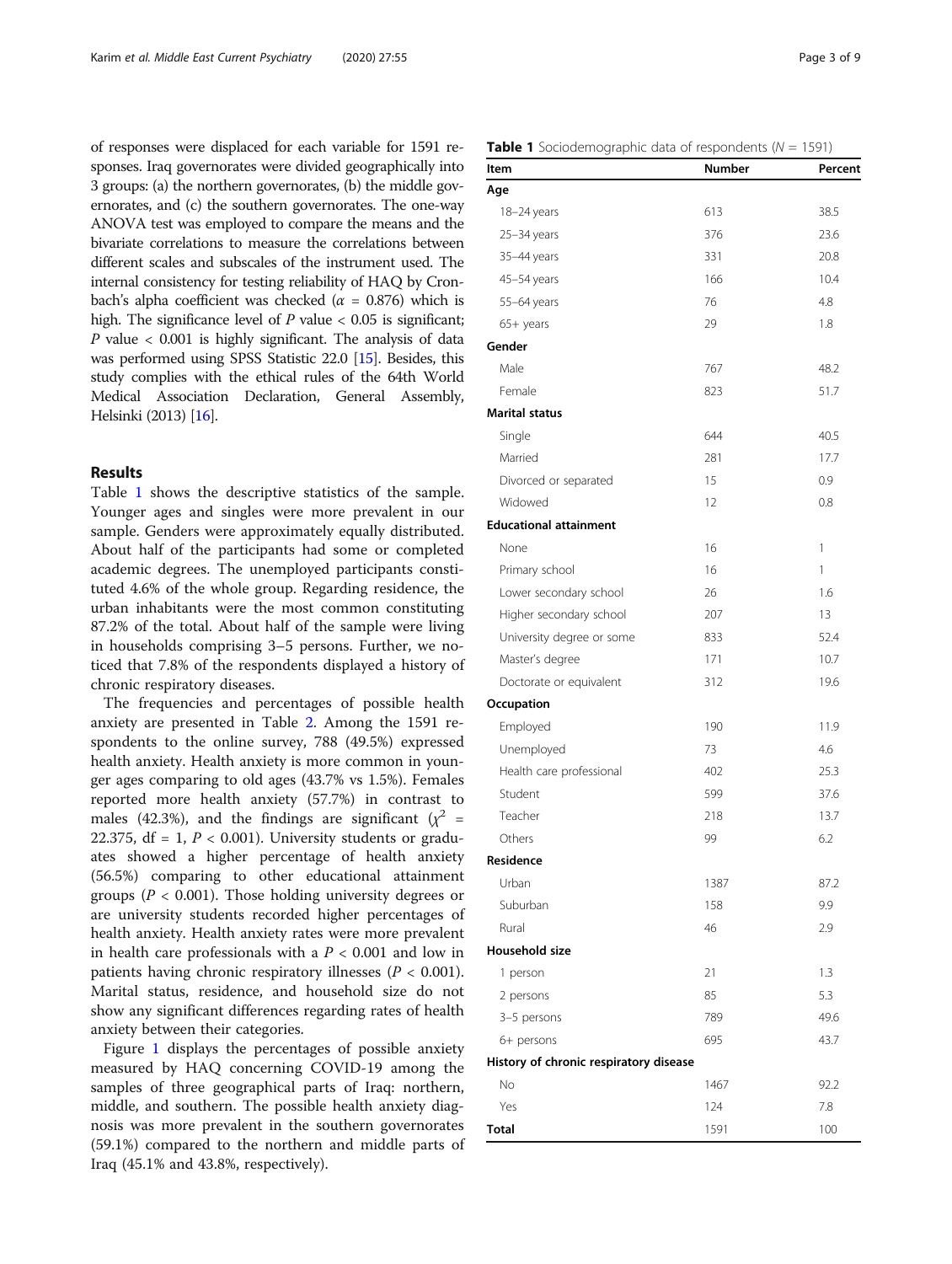<span id="page-3-0"></span>

| <b>Table 2</b> Frequencies and percentages of possible health anxiety among Iraqi participants ( $N = 1591$ ) |  |  |  |
|---------------------------------------------------------------------------------------------------------------|--|--|--|
|                                                                                                               |  |  |  |

| Demographic variable                   | No. of cases   | % of cases | $\overline{x^2}$ | df           | P value      |
|----------------------------------------|----------------|------------|------------------|--------------|--------------|
| Age                                    |                |            | 33.764           | 5            | $< 0.001**$  |
| 18-24 years                            | 344            | 43.7       |                  |              |              |
| 25-34 years                            | 198            | 25.1       |                  |              |              |
| 35-44 years                            | 146            | 18.5       |                  |              |              |
| 45-54 years                            | 62             | 7.9        |                  |              |              |
| 55-64 years                            | 26             | 3.3        |                  |              |              |
| 65+ years                              | 12             | 1.5        |                  |              |              |
| Gender                                 |                |            | 22.375           | $\mathbf{1}$ | $< 0.001**$  |
| Male                                   | 333            | 42.3       |                  |              |              |
| Female                                 | 455            | 57.7       |                  |              |              |
| <b>Marital status</b>                  |                |            | 6.171            | $\mathsf 3$  | 0.104        |
| Single                                 | 354            | 68.3       |                  |              |              |
| Married                                | 144            | 27.8       |                  |              |              |
| Divorced or separated                  | 10             | 1.9        |                  |              |              |
| Widowed                                | 10             | 1.9        |                  |              |              |
| <b>Educational attainment</b>          |                |            | 39.130           | $\,$ 6 $\,$  | $< 0.001***$ |
| None                                   | $\overline{7}$ | 0.9        |                  |              |              |
| Primary school                         | 11             | 1.4        |                  |              |              |
| Lower secondary school                 | 18             | 2.3        |                  |              |              |
| Higher secondary school                | 113            | 14.3       |                  |              |              |
| University degree or some              | 445            | 56.5       |                  |              |              |
| Master's degree                        | 78             | 9.9        |                  |              |              |
| Doctorate or equivalent                | 111            | 14.1       |                  |              |              |
| Occupation                             |                |            | 29.834           | $\sqrt{5}$   | $< 0.001**$  |
| Employed                               | 104            | 13.3       |                  |              |              |
| Unemployed                             | 38             | 4.9        |                  |              |              |
| Health care professional               | 164            | 20.9       |                  |              |              |
| Student                                | 337            | 43         |                  |              |              |
| Teacher                                | 100            | 12.8       |                  |              |              |
| Others                                 | 40             | 5.1        |                  |              |              |
| Residence                              |                |            | 294              | $\sqrt{2}$   | 0.863        |
| Urban                                  | 688            | 87.3       |                  |              |              |
| Suburban                               | 79             | $10$       |                  |              |              |
| Rural                                  | 21             | $2.7\,$    |                  |              |              |
| Household size                         |                |            | 5.306            | 3            | 0.257        |
| 1 person                               | 6              | $0.8\,$    |                  |              |              |
| 2 persons                              | 39             | 4.9        |                  |              |              |
| 3-5 persons                            | 396            | 50.3       |                  |              |              |
| 6+ persons                             | 347            | $44\,$     |                  |              |              |
| History of chronic respiratory disease |                |            | 8.498            | $\mathbf{1}$ | $0.004*$     |
| No                                     | 711            | 90.2       |                  |              |              |
| Yes                                    | $77\,$         | $9.8\,$    |                  |              |              |
| Total health anxiety diagnosis         |                |            |                  |              |              |
| $\mathsf{No}$                          | 803            | 50.5       |                  |              |              |
| Yes                                    | 788            | 49.5       |                  |              |              |

χ<sup>2</sup> chi-square test, *df* degree of freedom<br>\*P < 0.05 is significant; \*\*P < 0.001 is highly significant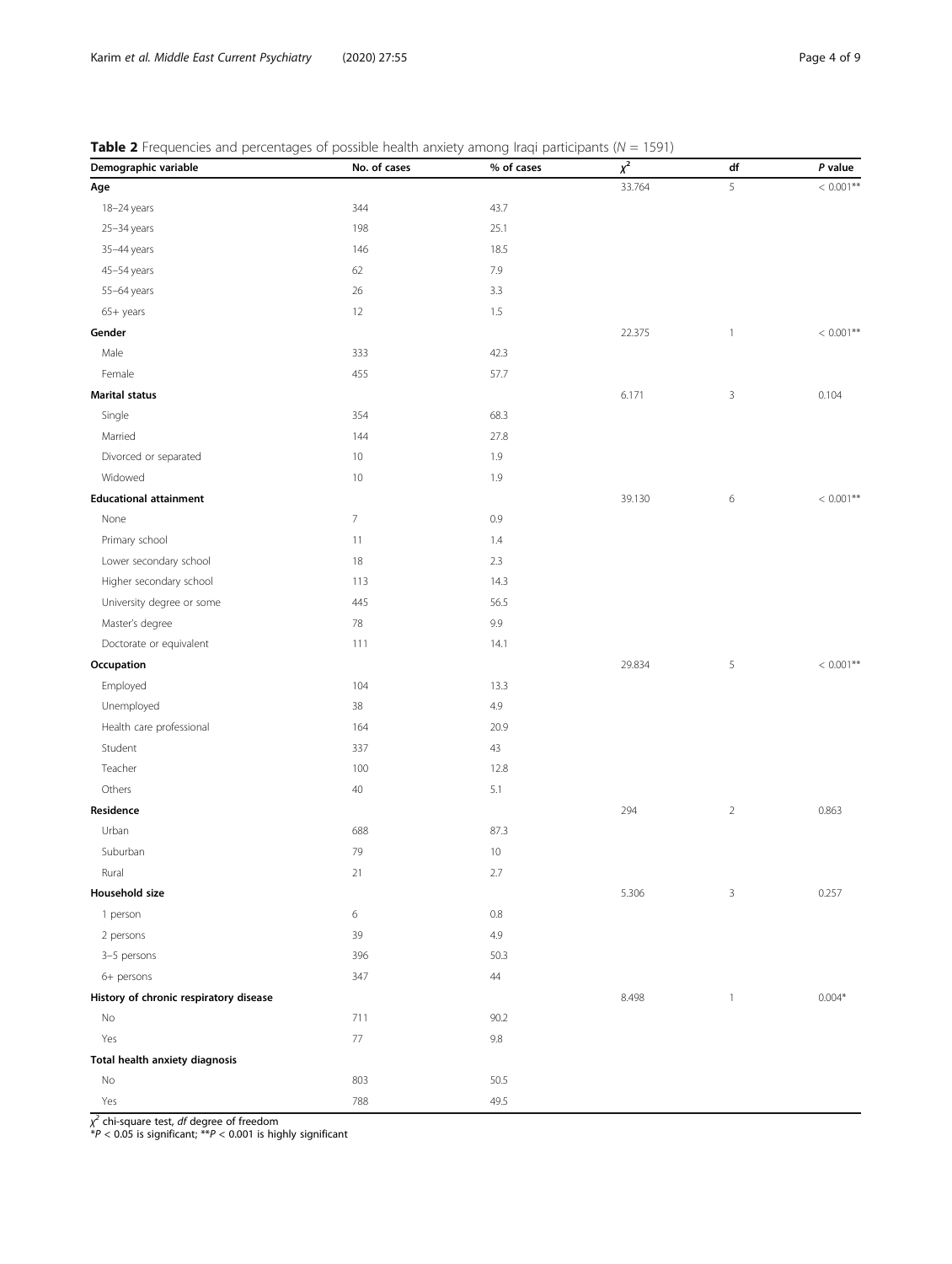<span id="page-4-0"></span>

Table 3 demonstrates the means and standard deviations of the measures applied in our study between the participants of governorates of three geographical parts of Iraq. The sample group of southern governorates presented with higher means of health anxiety and its four subscale means compared to the northern and middle sample groups. The differences were either significant or highly significant.

Table [4](#page-5-0) shows the responses to our questionnaire's specific items about fear of COVID-19. Approximately half of the participants spend more than one hour per day focusing on COVID-19. Most of the participants constituting 93.7% and 82.3% are practicing preventive measures against COVID-19 and home quarantine, respectively. The results on this table show that 70.1% were scared from COVID-19 to the degree equal to or even higher than being scared from a war.

Table [5](#page-5-0) displays the correlations between specific COVID-19 anxiety mean and total health anxiety scales and subscales. The specific COVID-19 anxiety questions are covered by responding to three specific questions: (1) how much COVID-19 scares compared to fear from

war, (2) the time spent focusing on COVID-19 in a day, and (3) agreeing on the treatment of COVID-19 anxiety. The findings demonstrated that specific COVID-19 anxiety item means are positively correlated with the total health anxiety scales and its four subscales. The degree of correlation with total HAQ score and with its two subscales (health worry and preoccupation, and fear of illness and death) is moderate and is weakly positive with the remaining two subscales (reassurance-seeking behavior and interference with life). The total HAQ scale with its 4 subscales in addition to the subscale correlations between each other displays positive correlations of different strengths shown in this table. Interestingly, the total HAQ score is perfectly correlated with the health worry and preoccupation subscale ( $r = 0.909$ ,  $P <$ 0.001), and the correlation is strong with the remaining three subscales (*r* lies between  $\pm$  0.50 and  $\pm$  1, *P* < 0.001). Additionally, there is a very strong positive correlation between the health worry and preoccupation subscale and the fear of illness and death subscale  $(r =$ 0.711,  $P < 0.001$ ). All other subscales are positively correlated in various degrees.

# **Discussion**

The 2019 novel coronavirus (COVID-19) has made to a quick and serious outbreak of threatening respiratory disease, which originated first in China and has expanded as a worldwide pandemic, with far-reaching effects [\[17](#page-7-0)]. The emergence of this virus is regarded as a particular stressor for people's physiological, psychological, and behavioral reactions [[18\]](#page-7-0). Moreover, anxiety is one of the self-regulation subjective capabilities as a response to COVID-19 that will have a psychological impact on the well-being of the general population [\[19](#page-7-0)]. The limited knowledge of the COVID-19 and the upsetting news may lead to anxiety and fear in society [\[5](#page-7-0)]. It is notable that our study is the first one holding in Iraq

**Table 3** Means and standard deviations of measures between the participants of governorates of 3 geographical parts of Iraq ( $N =$ 1591)

| $\cdot$ $\cdot$ $\cdot$ $\cdot$ $\cdot$ |                                  |                                |                                  |          |                |                       |
|-----------------------------------------|----------------------------------|--------------------------------|----------------------------------|----------|----------------|-----------------------|
| <b>Scales and subscales</b>             | Northern governorates, M<br>(SD) | Middle governorates, M<br>(SD) | Southern governorates, M<br>(SD) | F        |                | df P value            |
| Total HAO                               | 0.89(0.44)                       | 0.9(0.47)                      | 1.07(0.49)                       | 25.459 2 |                | $\,<\,$<br>$0.001***$ |
| Health worry and<br>preoccupation       | 0.92(0.51)                       | 0.94(0.54)                     | 1.09(0.56)                       | 17.820 2 |                | $\,<\,$<br>$0.001***$ |
| Fear of illness and death               | 0.94(0.57)                       | 0.94(0.58)                     | 1.14(0.62)                       | 20.341   | $\overline{z}$ | $\,<\,$<br>$0.001***$ |
| Reassurance-seeking behavior            | .08(0.65)                        | 1.1(0.64)                      | 1.22(0.67)                       | 7.379    |                | $0.001*$              |
| Interference with life                  | 0.52(0.62)                       | 0.51(0.57)                     | 0.71(0.75)                       | 15.360 2 |                | $\,<\,$<br>$0.001***$ |
| Specific COVID-19 anxiety               | 1.69 (0.47)                      | 1.57 (0.51)                    | 1.68(0.45)                       | 6.636    |                | $0.001*$              |

M mean, SD standard deviation, F one-way ANOVA, df degree of freedom

\*P value < 0.05 is significant; \*\*P value < 0.001 is highly significant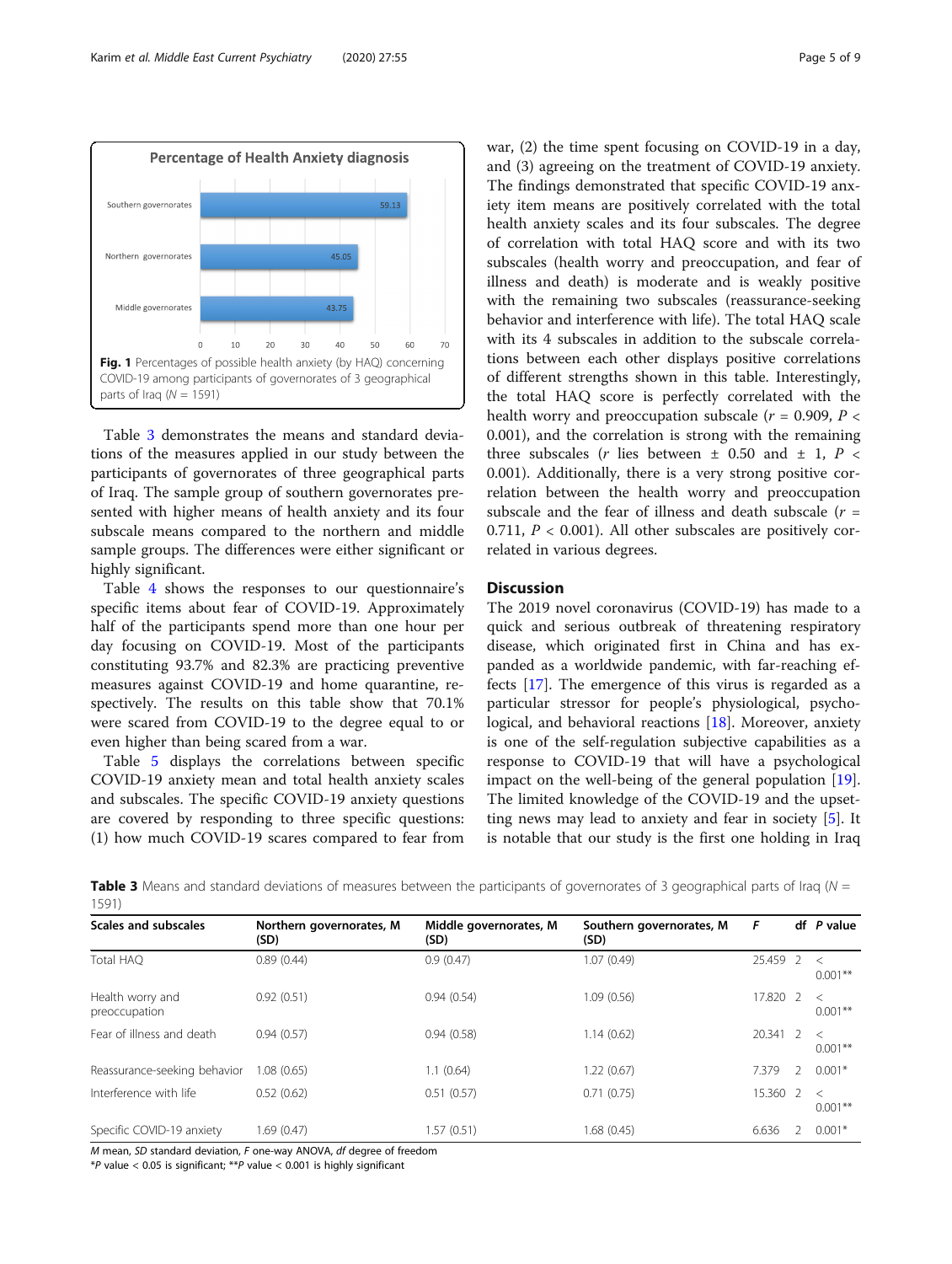| <b>Ouestion</b>                                                         | <b>Number</b> | Percent |
|-------------------------------------------------------------------------|---------------|---------|
| Time spent focusing on COVID-19 (more than 1 h/day)                     | 769           | 48.4    |
| Practicing preventive measures against COVID-19 infection               | 1490          | 93.7    |
| Practicing home quarantine against COVID-19 infection (often or mostly) | 1310          | 82.3    |
| How much COVID-19 scares (more or equal to the level of war scare)      | 1115          | 70.1    |
| Agreeing on the need to treat COVID-19 anxiety                          | 446           | 28      |

<span id="page-5-0"></span>**Table 4** Responses to specific items on fear of COVID-19 virus infection among participants ( $N = 1591$ )

to examine the health anxiety related to COVID-19 by an online survey method of data collection.

In our study, among the 1591 respondents to the online survey, 788 (49.5%) accounted for having health anxiety. The former history of the Iraqi population going through decades of internal and external conflicts making it easy to believe that mental disorders are common among the Iraqi population. In turn, this is forcing them to be more vulnerable to anxiety disorders and may explain the higher prevalence encountered in our study [[20\]](#page-7-0). Another reasonable explanation may be that the Iraqi people believe that inadequate public health care services and weak health systems being unable to manage the probable upcoming pandemics. Moreover, the current world-wide home restriction situation, including the measures taken in Iraq, obligated people to be more exposed to an unheard-of stressful position of unknown duration [[21\]](#page-7-0). Iraqi measures included (a) awareness of the seriousness of the situation started at the beginning of March 2020 and (b) prevention and control measures of movement suspension were announced in some cities of Iraq that have positive COVID-19 cases. Following the mid-term of March 2020, more restrictions imposed on traffics and strong isolation measures began after March 20, 2020, especially after the detection of further COVID-19 cases.

Many other studies proved the psychosocial reactions of the general population toward the severe acute respiratory syndrome outbreak [\[22](#page-7-0)]. The mutual topics in these psychological reactions included anxiety, depression, posttraumatic stress, and stigmatization. Comparing to other studies, an online survey on the psychological impact of COVID-19 in China estimated

the rate of anxiety being 36.4% with different severities, including 28.8% having moderate to severe anxiety [\[23](#page-8-0)].

Our survey identified that younger ages experienced more COVID-19-related health anxiety compared to older ages. Analogous data were proven by a study in China in which the anxiety risk of people above 40 years old was 0.40 odds ratio (CI 0.16–0.99) times compared with those below 40 years old [[24](#page-8-0)].

In this work, females reported higher health anxiety compared to males (57.7% vs 42.3%). An analysis in China on anxiety and depression rates among the general population revealed that females' anxiety risk was 3.01 times equated to males [\[24\]](#page-8-0). Similarly, the anxiety scores of female medical staff also were higher compared to males [[25](#page-8-0)]. Studies proved that the fear and rousing responses are more active among females, and this can explain the observed gender differences [[26\]](#page-8-0).

Respondent Iraqi students expressed a notifiable fraction (43%) of possible anxiety, especially college students, during the span of extending outbreak. To some degree, parallel results were shown in a survey from Changzhi Medical College, which indicated that 24.9% of the students were impaired with received anxiety over the COVID-19 outbreak era [[27\]](#page-8-0). Of these students, 0.9% experienced severe anxiety, and 21.3% experienced mild anxiety. Accordingly, college students who experienced anxiety undoubtedly will have a negative impact on the educational process and possible delays in education. Likewise, our study showed that health care professionals have a higher percentage of health anxiety next to the student group. This is consistent with previous studies which showed that health professionals are suffering from mental health problems during outbreaks.

**Table 5** Correlations between COVID-19-specific anxiety and HAQ scale and subscale scores ( $N = 1591$ )

|                                |           |           |           | 4         |           | ь |  |
|--------------------------------|-----------|-----------|-----------|-----------|-----------|---|--|
| COVID-19-specific questions    |           |           |           |           |           |   |  |
| Health worry and preoccupation | $0.451**$ |           |           |           |           |   |  |
| Fear of illness and death      | $0.391**$ | $0.711**$ |           |           |           |   |  |
| Reassurance-seeking behavior   | $0.292**$ | $0.496**$ | $0.421**$ |           |           |   |  |
| Interference with life         | $0.251**$ | $0.409**$ | $0.333**$ | $0.263**$ |           |   |  |
| Total HAQ score                | $0.467**$ | $0.909**$ | $0.876**$ | $0.641**$ | $0.567**$ |   |  |

 $*P$  value < 0.001 is highly significant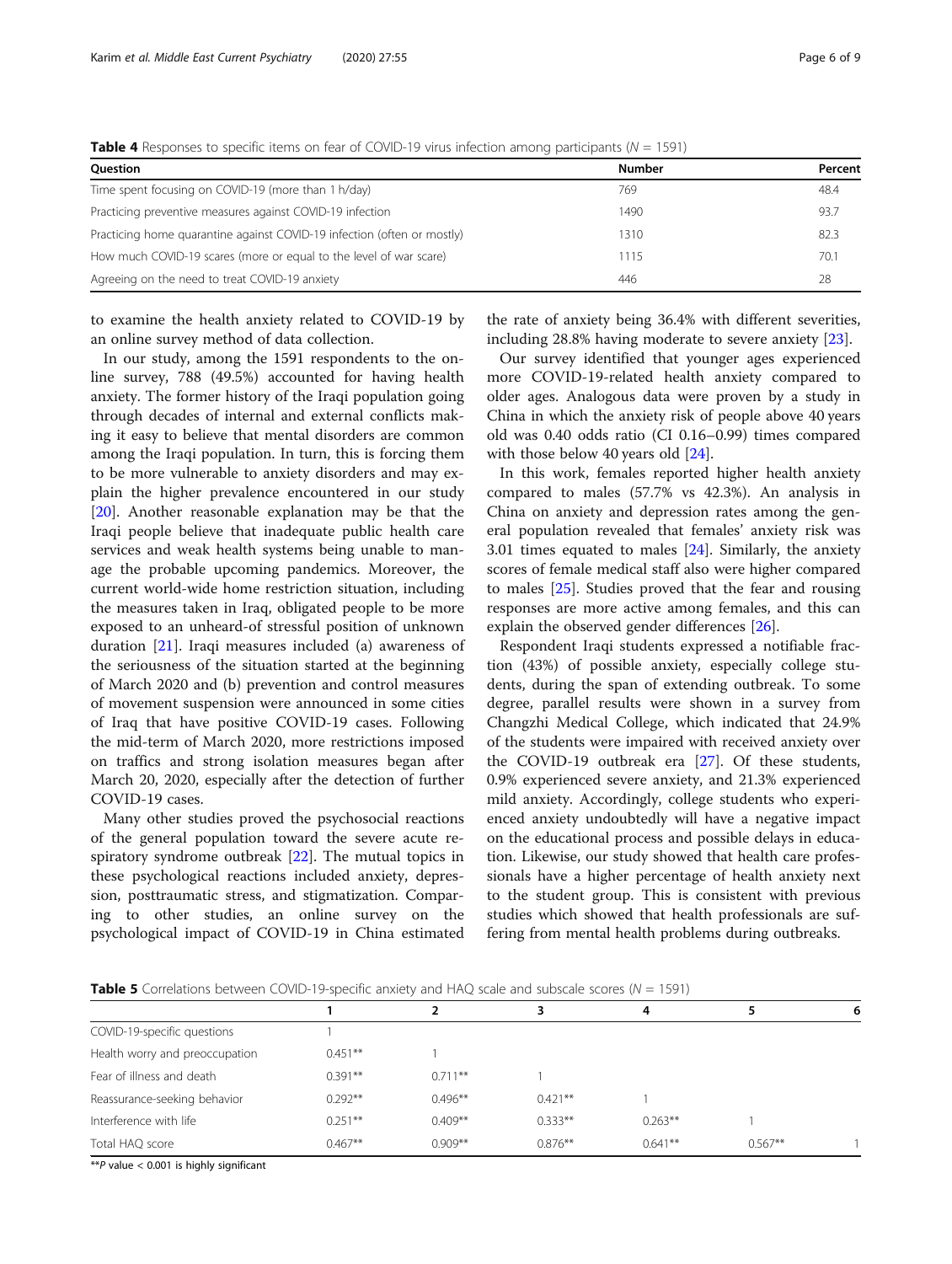The health care professionals reported 20.9% health anxiety, which seems to be near some other studies' rates. A previous survey showed that the incidence of anxiety among medical staff was 23.04% during the COVID-19 epidemic [[25\]](#page-8-0). In contrast, some other studies evidenced much higher percentages of anxiety reaching up to 44.7% [[5](#page-7-0)]. Reasonable elucidation is that they have the responsibility of attention to the patients, obligatory handling of patients, and to a lesser extent contact with patients' families or relatives [\[5\]](#page-7-0). Additionally, frontline health workers usually have close contact with infected patients, excessive workload, and isolation, making them highly vulnerable to experience physical exhaustion, worry, mood problems, and sleep disturbances. The proportionally low level of our figure compared to the last-mentioned study could be attributed to the low toll of confirmed COVID-19 cases at the time of initiation of the survey, which was less than 300 patients.

Although our findings were not statistically significant regarding anxiety linkage with household size, the more households were accompanying to more health anxiety percentages. However, as much as the family size or the household size increase, the thoughts of the danger of exposure to COVID-19 are rising not only for themselves alone but extends to their colleagues and their families. Furthermore, people must beguile to the demands of elderly parents who are in the huge need to support, in addition to the needs of children who are abruptly out of school and exposed to movement bans [[28](#page-8-0)].

Unexpectedly, the rate of health anxiety in those having a history of chronic respiratory disease was low. The smaller sample size and lower proportion of those having chronic respiratory illnesses might affect the results. However, at the time of the sample collection, there was an uncertainty of population knowledge about the definite magnitude of the risks of unfavorable outcomes attributable to COVID-19 in patients with chronic respiratory diseases.

In this survey, based on the regional distribution of our sample, the southern Iraqi population displayed more health anxiety compared to the northern and middle portions. The respondent from southern provinces demonstrated significantly higher health-related anxiety (59.1%) than the middle or northern provinces. Furthermore, the difference in distribution between these regions was not only in the means of diagnosis of health anxiety but also broaden to the four defining factors or subclasses outlined as health worry and preoccupation, fear of illness and death, reassurance-seeking behavior, and interference with life. Unlikely, an equivalent survey done in China deduced that there are no differences between the midwestern and eastern regions [[24\]](#page-8-0). This might be explained by that the southern cities exhibit more social conflicts and border insecurity, which may subsequently submit a significant awareness attitude about this accused outbreak. It is worthy to mention that the rise of infection-related reaction has been a common response when people are threatened with an infection that originates from outside of their community [[18](#page-7-0)].

The current study poses an impression of how COVID-19-related anxiety affects the Iraqi general population as they practiced a specific comprehensive precautionary measure against COVID-19 infection. Among them, about half of the respondents were spending more than 60 min focusing on news of COVID-19. This impact has got to be compatible with the results from a Chinese web-based cross-sectional study, in which 36.3% of participants consumed 1–2 h to follow COVID-19 news [\[29\]](#page-8-0).

Also, this survey expressed that 80 to 90% carrying out preventive measures and home quarantine against COVID-19 infection which is similar to other studies performed during the COVID-19 outbreak in China [[30\]](#page-8-0). Hence, this success in self-practiced prevention hypothetically may concern about changing the epidemiological curve of COVID-19 cases in Iraq compared with that in China, Italy, and the UK  $[31]$  $[31]$ . This perceived threat could act as a motivational influence to perform a behavior that facilitates COVID-19 prevention [[32\]](#page-8-0).

Iraq has high prevalence rates of mental health crises as a result of previous wars, violence, and oppression [[33\]](#page-8-0). Noticeably, the data from this work disclosed that the participants' experienced fear from the risk of COVID-19 infection was either more or equal to the level of war scare, in 70.1% of the sample, while data from Germany demonstrated that 62% of answered people had general worry about COVID-19 [[34](#page-8-0)].

As aforementioned, it is argued to put a specific scale of fear from COVID-19 [\[32\]](#page-8-0). Our study evidenced that specific COVID-19 anxiety item means are positively correlated with the total health anxiety scales and its four subscales. Additionally, these positive correlations and high anxiety levels are manifested between the used subscales.

# Limitations

Illness-related anxiety was not among the exclusion criteria; therefore, cases diagnosed as having health anxiety might include patients who previously had illness-related anxiety. However, previous surveys on the Iraqi population demonstrated only 13.8% to have anxiety disorders [[20\]](#page-7-0). Response bias may be considered as one of these limitations since the response rate from the capital Baghdad was only 9% which may be attributed to either too stressed to respond or not interested in this survey. The sample was convenient, and the online participation has a possibility of selection bias. The response of the people took longer than expected which could interfere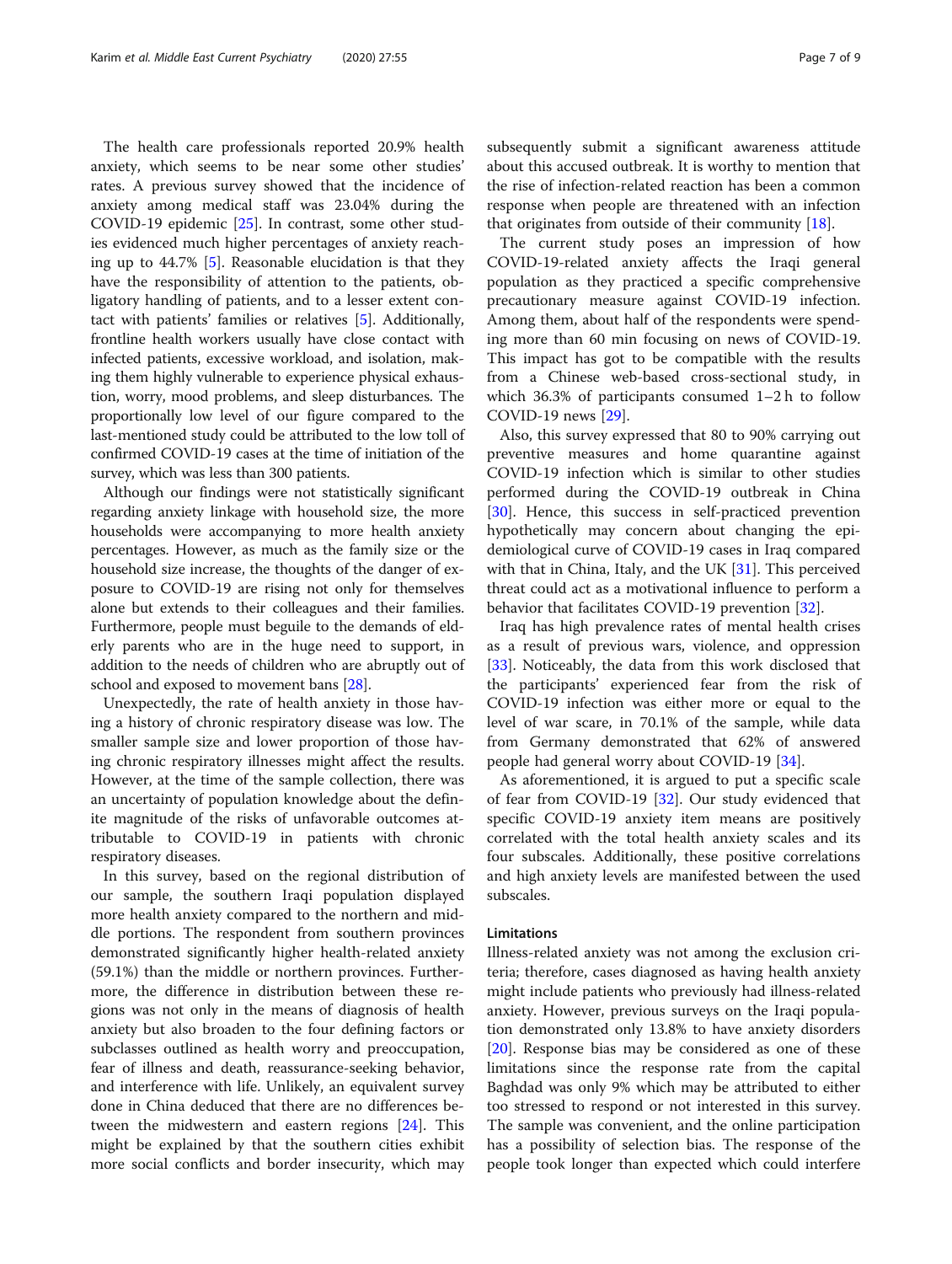<span id="page-7-0"></span>with the study being cross-sectional which was due to the fact that the authors did not have access to people from all over Iraq, to begin with. This problem was later solved by involving co-authors from the governorates that had low responses.

# Conclusion

In Iraq, during the COVID-19 pandemic, nearly half of the respondents rated to have health anxiety. Southern Iraqi cities displayed higher rates of anxiety. Among the Iraqi population, being female, younger ages, academic professionals, university students, and health care workers associated with more prominent degrees of anxiety. Its appraisal is to adopt proper strategies for public' health education and crucial focusing on coping strategy through the general population.

#### Abbreviations

COVID-19: Coronavirus disease 2019; SARS: Severe acute respiratory syndrome; DSM-IV: Diagnostic and statistical manual of mental disorders, fourth edition; H1N1: Influenza A (H1N1) virus or swine flu; HAQ: Health Anxiety Questionnaire

#### Acknowledgements

The authors would like to gratitude all the respondents, frontline professionals, interior security agencies, and other infrastructure workers during the lockdown period.

#### Authors' contributions

We confirmed that all authors have contributed significantly and that all authors are in agreement with the content of the manuscript. We declare that the authors participated in this work as follows: SK, PT, NM, and AH wrote the "Background" and "Discussion" sections. HA and MY wrote the "Methods" and "Statistical analysis" sections. All authors revised the manuscript to decide the final version before submission. The authors read and approved the final manuscript.

#### Funding

No funding bodies were involved in sponsoring or funding this research, no grants were taken, and the research was conducted solely at the researchers' expense.

#### Availability of data and materials

The datasets that were generated during and/or analyzed during the current study are available from the corresponding author on reasonable request.

#### Ethics approval and consent to participate

Before starting the data collection, ethical approval to conduct the study was obtained from the Scientific Committee at the College of Medicine, University of Duhok (no reference number available). At the beginning of this online survey, a written informed consent was obtained from each participating subject to assure all rights of privacy and secrecy of all registered data. Besides, this study complies with the ethical rules of the 64th World Medical Association Declaration, General Assembly, Helsinki (2013).

## Consent for publication

N/A.

## Competing interests

No actual or potential conflict of interest whether financial, personal, or otherwise related to this manuscript.

#### Author details

<sup>1</sup> Azadi Teaching Hospital, Nakhoshkhana Road 8, Duhok, Duhok Governorate, Kurdistan Region AM-1014, Iraq. <sup>2</sup>Stroke Unit, Wan Global Hospital, Duhok,

Kurdistan Region, Iraq. <sup>3</sup>College of Medicine, University of Duhok, Duhok Kurdistan Region, Iraq. <sup>4</sup>College of Medicine, University of Sulaimani, Duhok Kurdistan Region, Iraq. <sup>5</sup>General Surgery Department, Kufa Medical College, Kufa University, Kufa, Iraq. <sup>6</sup>Alzahraa College of Medicine, University of Basrah Basrah, Iraq. <sup>7</sup>Medical City, Baghdad, Iraq

# Received: 8 September 2020 Accepted: 15 October 2020 Published online: 26 October 2020

## References

- 1. Baker MG, Fidler DP (2006) Global public health surveillance under new international health regulations. Emerg Infect Dis 12:1058–1065. [https://doi.](https://doi.org/10.3201/eid1207.051497) [org/10.3201/eid1207.051497](https://doi.org/10.3201/eid1207.051497)
- 2. Bao Y, Sun Y, Meng S, et al (2020) 2019-nCoV epidemic: address mental health care to empower society. Lancet 395:e37–e38. [https://doi.org/10.](https://doi.org/10.1016/S0140-6736(20)30309-3) [1016/S0140-6736\(20\)30309-3](https://doi.org/10.1016/S0140-6736(20)30309-3)
- 3. Sim K, Huak Chan Y, Chong PN, et al (2010) Psychosocial and coping responses within the community health care setting towards a national outbreak of an infectious disease. J Psychosom Res 68:195–202. [https://doi.](https://doi.org/10.1016/j.jpsychores.2009.04.004) [org/10.1016/j.jpsychores.2009.04.004](https://doi.org/10.1016/j.jpsychores.2009.04.004)
- 4. Wilder-Smith A, Chiew CJ, Lee VJ (2020) Can we contain the COVID-19 outbreak with the same measures as for SARS? Lancet Infect Dis 20:e102– e107. [https://doi.org/10.1016/S1473-3099\(20\)30129-8](https://doi.org/10.1016/S1473-3099(20)30129-8)
- 5. Li W, Yang Y, Liu Z-H, et al (2020) Progression of mental health services during the COVID-19 outbreak in China. Int J Biol Sci 16:1732–1738. [https://](https://doi.org/10.7150/ijbs.45120) [doi.org/10.7150/ijbs.45120](https://doi.org/10.7150/ijbs.45120)
- 6. Lai J, Ma S, Wang Y, et al (2020) Factors associated with mental health outcomes among health care workers exposed to coronavirus disease 2019. JAMA Netw Open 3:e203976. [https://doi.org/10.1001/jamanetworkopen.](https://doi.org/10.1001/jamanetworkopen.2020.3976) [2020.3976](https://doi.org/10.1001/jamanetworkopen.2020.3976)
- 7. Van Bortel T, Basnayake A, Wurie F, et al (2016) https://Dx.Doi.Org/[https://](https://doi.org/10.2139/Ssrn.3561265) [doi.org/10.2139/Ssrn.3561265](https://doi.org/10.2139/Ssrn.3561265). Bull World Health Organ 94:210–214. [https://](https://doi.org/10.2471/BLT.15.158543) [doi.org/10.2471/BLT.15.158543](https://doi.org/10.2471/BLT.15.158543)
- 8. Sunderland M, Newby JM, Andrews G (2013) Health anxiety in Australia: prevalence, comorbidity, disability and service use. Br J Psychiatry 202:56– 61. <https://doi.org/10.1192/bjp.bp.111.103960>
- 9. Zhang Y, Zhao Y, Mao S, et al (2014) Investigation of health anxiety and its related factors in nursing students. Neuropsychiatr Dis Treat 10:1223–1234. <https://doi.org/10.2147/NDT.S61568>
- 10. Iraq: COVID-19 situation report no. 12, 26 April 2020 Iraq | ReliefWeb
- 11. SurveyMonkey Powered Online Survey
- 12. Suh G-H (2002) Reliability and validity of the Korean version of GMS-AGEC AT. J Korean Neuropsychiatr Assoc 41:976–983
- 13. Boston AF, Merrick PL (2010) Health anxiety among older people: an exploratory study of health anxiety and safety behaviors in a cohort of older adults in New Zealand. Int Psychogeriatrics 22:549–558. [https://doi.org/10.](https://doi.org/10.1017/S1041610209991712) [1017/S1041610209991712](https://doi.org/10.1017/S1041610209991712)
- 14. MP Lucock, S Morley British Journal of Health Psychology, 1996 Wiley Online Library.pdf
- 15. IBM Corp. (2013) IBM SPSS Statistics for Windows, version 22.0. IBM Corp., Armonk, NY. - References - Scientific Research Publishing
- 16. WMA Declaration of Helsinki ethical principles for medical research involving human subjects – WMA – the World Medical Association
- 17. Garfin DR, Silver RC, Holman EA (2020) The novel coronavirus (COVID-2019) outbreak: amplification of public health consequences by media exposure. Heal. Psychol.
- 18. Taylor, S. (2019). The psychology of pandemics: preparing for the next global outbreak of infectious disease. Cambridge Scholars Publishing.
- 19. Yao H, Chen JH, Xu YF (2020) Patients with mental health disorders in the COVID-19 epidemic. Lancet Psychiatry 7:e21. [https://doi.org/10.1016/S2215-](https://doi.org/10.1016/S2215-0366(20)30090-0) [0366\(20\)30090-0](https://doi.org/10.1016/S2215-0366(20)30090-0)
- 20. A S, S S, R M, et al (2009) The prevalence and correlates of DSM-IV disorders in the Iraq Mental Health Survey ( IMHS ). 97–109
- 21. Altena E, Baglioni C, Espie CA, et al (2020) Dealing with sleep problems during home confinement due to the COVID-19 outbreak: practical recommendations from a task force of the European CBT-I Academy. J Sleep Res 0–3. <https://doi.org/10.1111/jsr.13052>
- 22. Li S, Wang Y, Xue J, et al (2020) The impact of COVID-19 epidemic declaration on psychological consequences: a study on active Weibo users. Int J Environ Res Public Health 17: <https://doi.org/10.3390/ijerph17062032>